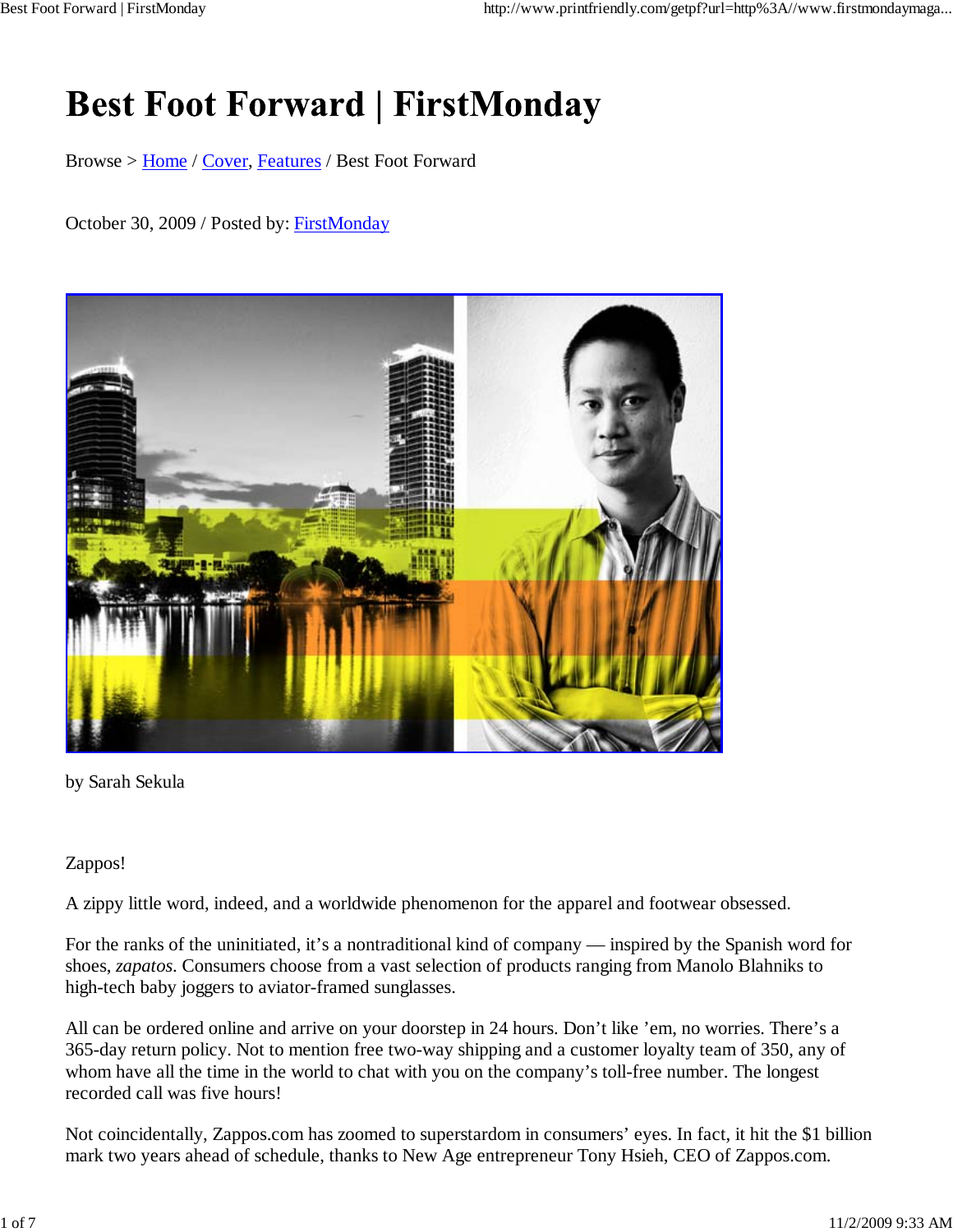He's just as unusual as the Tony Lama Eastern Rattlesnake boots he sells. For starters, Hsieh (pronounced "shay") invites the general public to tour the company's headquarters near Las Vegas for a firsthand look at Zappos' culture. With core values like "create fun" and "add a little weirdness," impromptu rap songs or "Zapponian" parades around the office aren't uncommon. Oh, and don't worry about transportation there's a bus that zips people from the airport, hotels and other spots around town to the sprawling facility.

It's an altogether unusual office with scheduled happy hours, a nap-time area, profit sharing and a full-time life coach. Which begs the question: Why does the sterling Harvard grad encourage such things? Because a company's culture, he says — however quirky it may be — should be something you decide on early and commit to.

He's full of advice for budding entrepreneurs. Better yet, he'll be in Orlando on Nov. 19 as keynote speaker of the B.I.G. Summit, a daylong entrepreneur fest delivered by the Orlando Regional Chamber. And the best part is that he believes entrepreneurs will play a huge part in bringing the nation, including Central Florida, back to economic stability. How's that for positive thinking?

"Many friends of mine are starting their own businesses," he says, "because it's so much easier and cheaper to do so today compared to 10 years ago".

# **Sizzling Startups**

Indeed, during the stifling economic downturn, starting up a business has often been the solution for people out of work. In second quarter 2009, about one in 10 people who became employed did so by launching their own business, according to outplacement firm Challenger Gray & Christmas' quarterly Job Market Index.

Many of those entrepreneurs are right here in our own back yard.

It's not surprising — just look at the rankings this year. *Entrepreneur* magazine touts Orlando as "one of the most highly coordinated entrepreneurial engines" in the country. And a bizjournals survey ranks Orlando as the seventh-best city out of 100 in which to start a small business.

Surely, Walt Disney, Central Florida's all-time ultimate entrepreneur, would be proud. What brought him to Southwest Orlando more than 40 years ago were the abundance of reasonably priced ranchlands and a healthy dollop of faith. Fast forward to 2009, and eager entrepreneurs still are flocking to affordable spots to set up shop — but now the chosen destinations also must have a track record.

Such was the case for Orlando residents Consuelo Bellini and Kamuti Kiteme, an exuberant couple who moved here in 2006. They came primarily because it was a proven home base for successful tech startups. And Kiteme was ready to launch his Internet marketing company, Databanq.

"I had lived in New York most of my life and was ready for a change," he says. "We saw the increase in art and culture in Orlando and saw it growing into a metropolitan city."

Plus, there was access to centrally located talent, he adds. The couple considered Miami, but Orlando won out because the cost of living and doing business "is very reasonable" here.

As for Kiteme's wife, Bellini, an artist/designer who originally hails from Italy, her creativity was limited in New York because of the small size and detached location of the working space. And Italy was out of the question. In general, she says, "[Italy] is not as friendly to the entrepreneur as the U.S." Here, locally, she is able to pursue her dreams "without any barriers."

They are hardly alone in choosing Orlando. In fact, John Boyd Jr., vice president of the Boyd Company Inc.,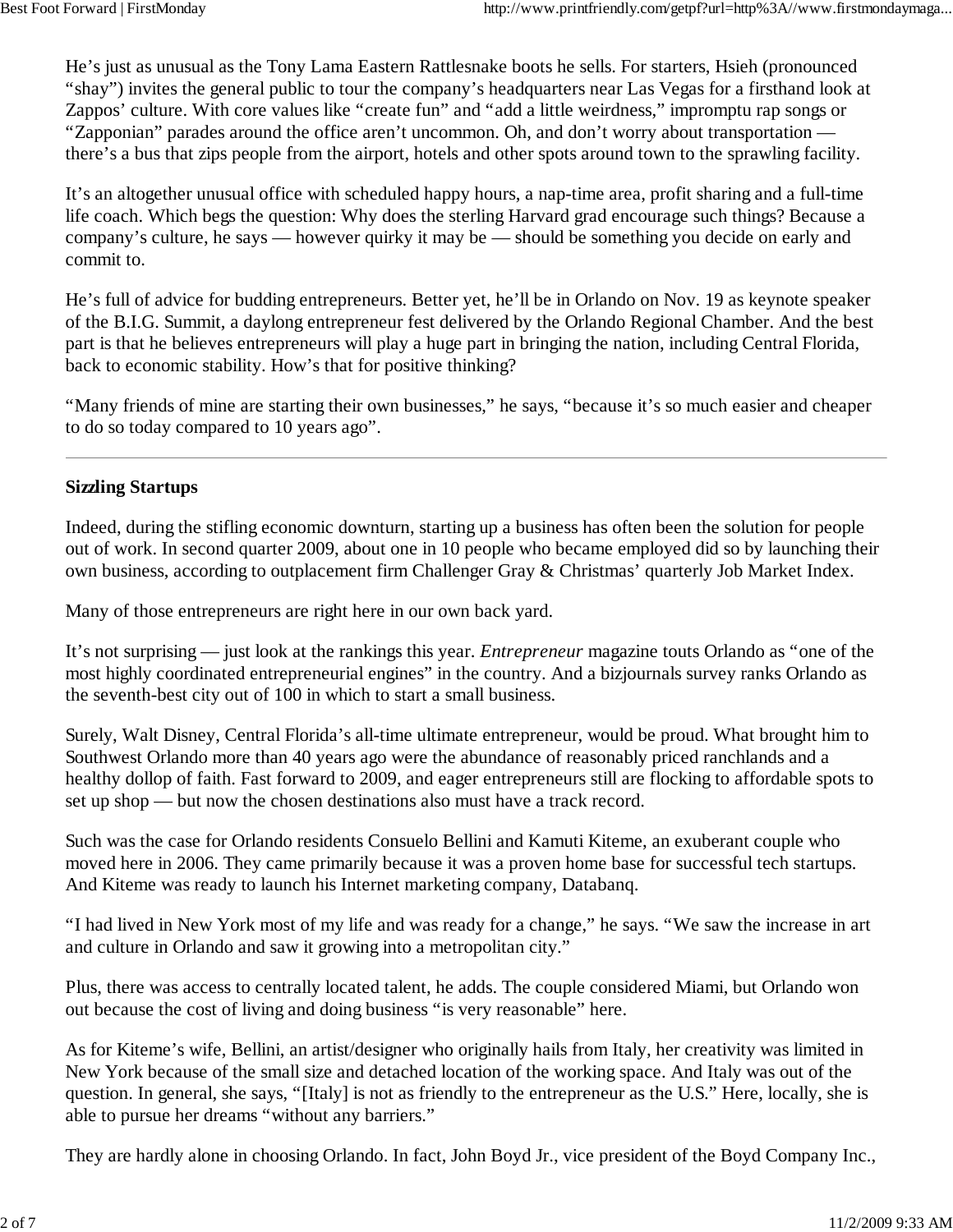which has helped locate operations for Time Inc. and PepsiCo Inc., sees a promising future for the region. "Central Florida will increasingly be a destination of choice for many young professionals and entrepreneurs from the Northeast and from California," he comments.

# **Alluring Climate**

Randy Berridge has seen the steady stream of startups over the past 13 years. And, as president of the Florida High Tech Corridor Council, he knows firsthand the dramatic impact entrepreneurs have on a region's economy.

Small businesses are at the heart of the council's Matching Grants Research Program, which helps to foster the development of small businesses. The council has invested \$50 million in the program and received \$130 million in matching corporate cash and in-kind investments. The resulting economic impact has been nearly \$750 million.

Those investments also have led to 140 patents, along with hundreds of job creations.

Beyond that impact, such efforts are enticing highly skilled, eager workers like Dan Rini to build their enterprises here. In 1990, Rini came to Orlando from Kingston, Ontario, on a water-skiing scholarship from the University of Central Florida.

He stayed in the area by virtue of the resources offered at UCF's Technology Incubator to start a company that provides thermal energy–management solutions. Today, Rini Technologies owns a 13,000-square-foot manufacturing facility in Oviedo and supplies its technology to military, automotive and industrial markets.

"The incubator provided me with a facility and allowed me to set up shop," Rini says. "It was very valuable. It's kind of like saying, 'What's the value of having good parents?'"

Since the 1999 opening of UCF's Technology Incubator, the entrepreneurial haven has helped more than 90 companies get off the ground.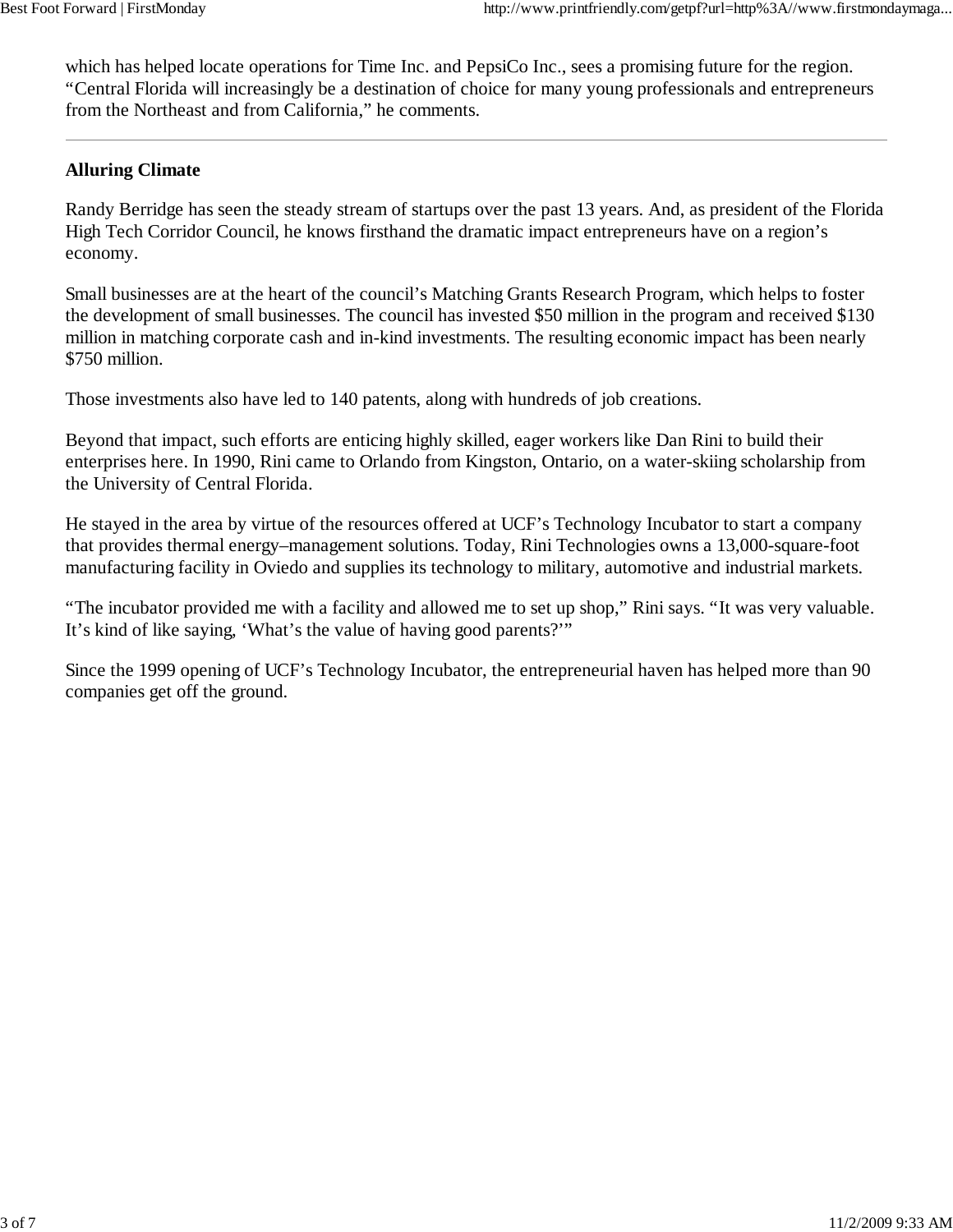

# **Copy Cats**

Notably, folks across the country have their eyes squarely set on metro Orlando. And they are modeling their efforts after the City Beautiful.

Take Yankton, N.D., for instance. A councilman heard about Berridge's council and wants to replicate the program by connecting nearby universities with local companies in research projects. People in places like Puerto Rico and North Carolina have asked Berridge to come speak about what he's doing in Central Florida. Closer to home, the Board of Governors of Florida's State University System is exploring ways to encourage a similar partnership climate at all Florida research universities.

Likewise, the Disney Entrepreneur Center is earning inquiries. Recently, Jerry Ross, the center's executive director, was in San Antonio, speaking at a community development conference and explaining the way the center operates so successfully.

The need for entrepreneurial assistance is evident across the country, he says. "Las Vegas does not have any organized process for a small business to receive assistance. Kansas City has several organizations housed in a shared facility, but not to the extent that Orlando does. The original 'Entrepreneur Center' model is in San Jose, Calif., but it is struggling now to remain open," Ross says.

The common denominator: Each of them is quite impressed with the Disney Entrepreneur Center and the cooperation that Orlando has established between the private and the public sectors to serve small business. "Most of the cities that I visit marvel at the fact that we have leaders who are willing to cooperate and jointly support a common interest — small businesses," Ross comments.

### **Positive Peddling**

Not coincidentally, Ross is seeing increased traffic at his center during these tough economic times. "Some are seeking information on how to start a new business," he notes. "Others are coming to see a coach [to